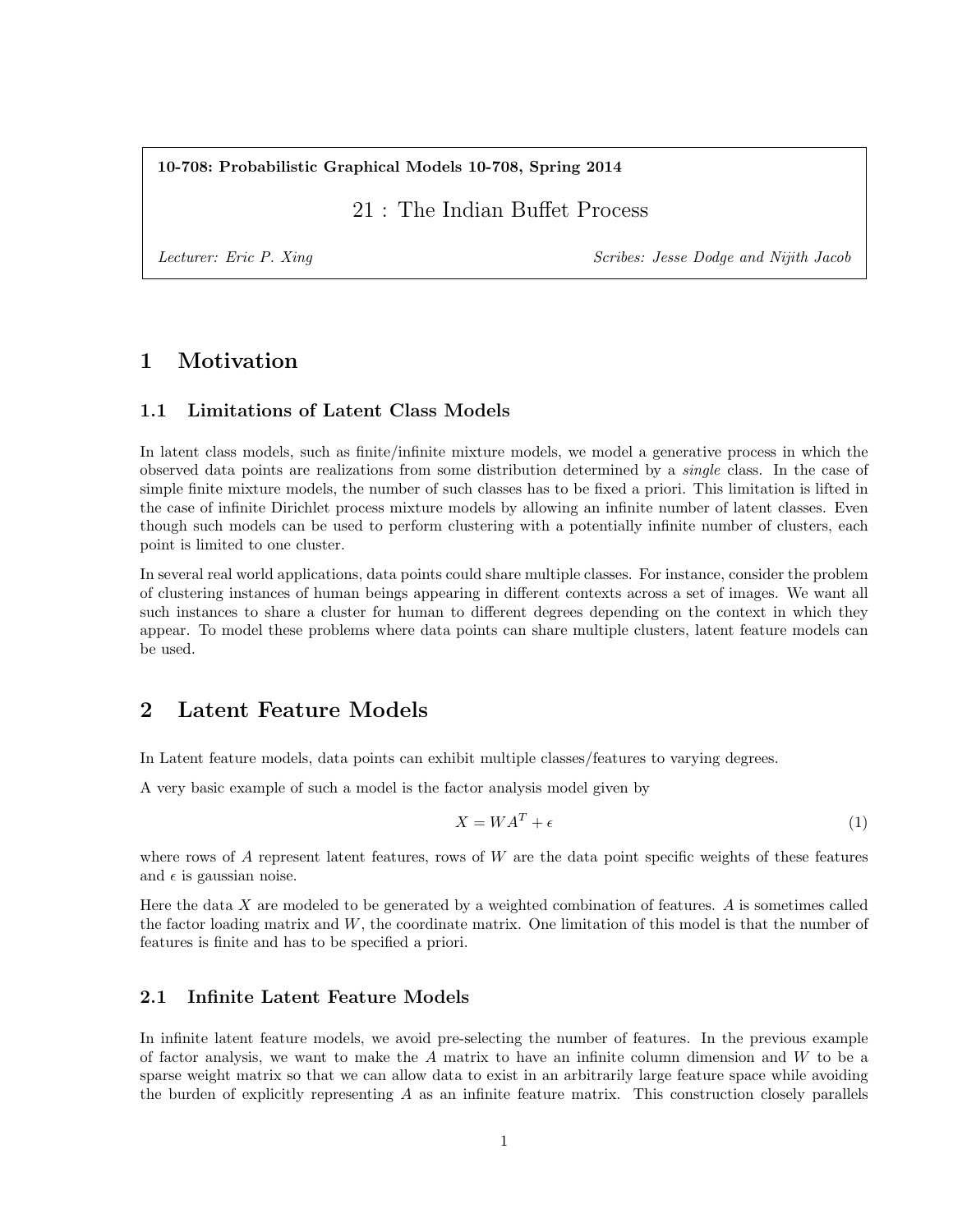

Figure 1: CRP as a distribution over binary matrices

the Dirichlet processes where we allow an infinite number of components while keeping the usage of these components to be purely based on the data.

To generate such infinite models, we need some way of constructing  $W$ , in so that it remains sparse with a potentially arbitrary number of non-zero columns. The Indian Buffet Process (IBP) is a process to generate such a weight matrix.

### 2.2 Indian Buffet Process

To see the rationale behind the Indian Buffet Process, we will first look at the Chinese Restaurant Process.

#### 2.2.1 Chinese Restaurant Process: A distribution over binary matrices

The Chinese Restaurant Process (CRP) is used when we want to model an infinite number of clusters (tables). The trick used here is to not model a joint distribution over the cluster assignment, since to do so we have to know the number of tables in advance. Instead, we can look at each data point iteratively and use a predictive distribution to determine where a new data point is assigned conditioned on the previous data point assignments.

Figure 1 shows the binary matrix that results from the shown CRP assignments. Since each customer is assigned to a single table, each row in the binary matrix can only have one of the column to be set (black). In other words, the CRP allows every data point to use only one feature (table).

We can use a similar scheme to represent a distribution over binary matrices recording "feature usages" across data, where each row corresponds to a data point and each column to a feature. In addition we want to allow every data point to use a small subset of features.

### 2.2.2 Indian Buffet Process Scheme

The Indian Buffet Process (IBP) is a process for generating distributions over binary matrices while allowing the data points to share multiple features. We sketch the algorithm below:

- 1. The first customer enters a restaurant with an infinitely large buffet.
- 2. He helps himself to the first  $Poisson(\alpha)$  dishes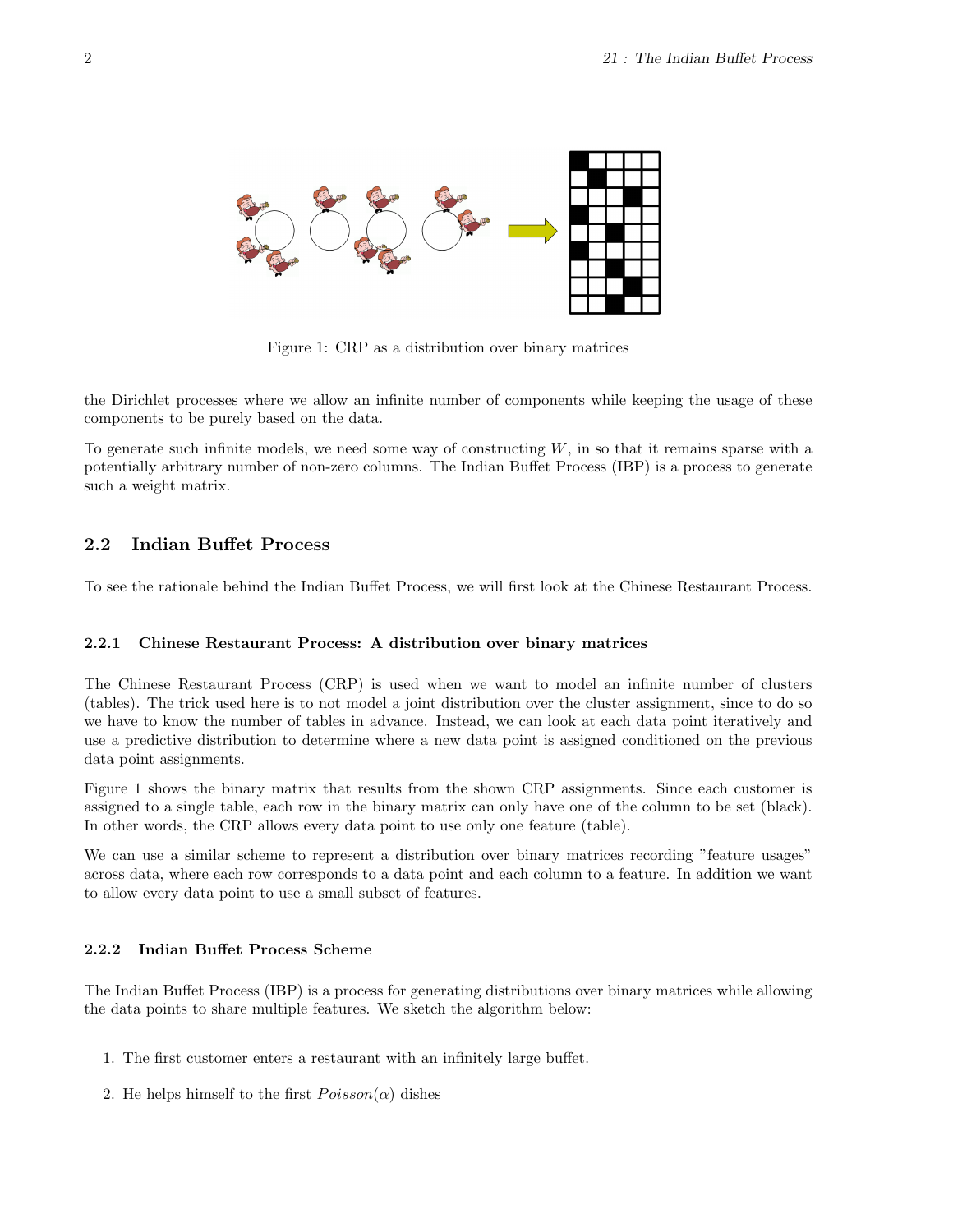

Figure 2: On the left is an example of Indian Buffet Process dish assignment for the first 3 customers. On the right is an example binary matrix generated from IBP.

- 3. The nth customer helps himself to each dish with probability  $m_k/n$  where  $m_k$  is the number of times dish  $k$  was chosen.
- 4. He tries  $Poisson(\alpha/n)$  new dishes.

Figure 2 shown an example of Indian Buffet Process and an example of the binary matrix generated from it. One important feature, which you can see in the example, is that in the binary matrix, columns on the left hand side are denser (where the most-commonly selected tables are), and columns become more sparse as we move to the right.

#### 2.2.3 Extending Binary Matrix to Weight Matrix

The Indian Buffet Process generates a binary indicator matrix, Z for each of the data points. These can be easily extended to a weight matrix, W, by setting  $W = Z \odot V$  where  $\odot$  indicate an element-wise (Hadamard) product of 2 matrices. The matrix V of weights, can be generated from some distribution, say a normal distribution,  $V \sim \mathcal{N}(0, \sigma_V^2)$ . Computing weight matrix in this way by decoupling the selection of features and the actual weights, generates a sparse weight matrix which avoids the problem of overfitting as in the case when a dense weight matrix is used.

#### 2.2.4 Equivalence to infinite limit of Beta-Bernoulli Process

Consider the case of finite feature model with  $K$  known number of features. Let  $N$  be the number of data points. Now, place a Beta Bernoulli prior over Z, i.e.

$$
\pi_k \sim Beta(\alpha/K, 1), k = 1, ..., K
$$

$$
z_{nk} \sim Bernoulli(\pi_k), n = 1, ..., N
$$

It can be shown that the likelihood of  $Z$  generated by the Beta Bernoulli process in the limit that  $K$  tends to infinity is equivalent to the one generated by the Indian Buffet Process.

Since in the Beta Bernoulli process, we did not assume any ordering in the sampling of  $\pi_k$  and  $z_{nk}$ , the equivalence of IBP to this establishes that the ordering in IBP does not affect the likelihood.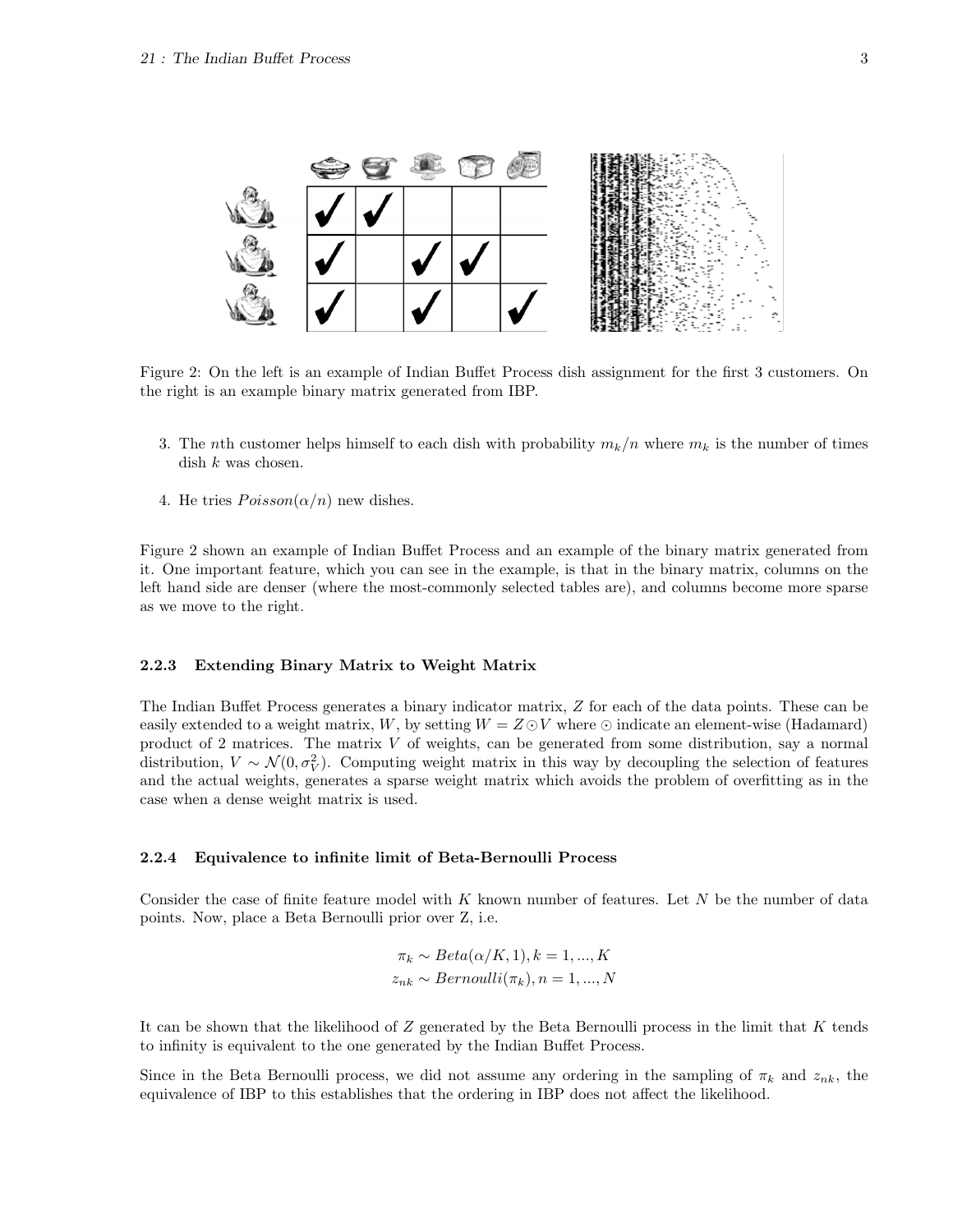#### 2.2.5 Properties of IBP

These are some of the properties of the binary matrix generated by the Indian Buffet Process.

- 1. The number of dishes (features) chosen can arbitrary grow with the number of customers (data points).
- 2. The tendency to add new dishes decreases with customers as new dishes are added according to  $Poisson(\alpha/n)$ . As n increases, the Poisson distribution rate decreases.
- 3. On the other hand, the old dishes get reused based on the "rich get richer" principle.
- 4. The distribution generated by the Indian Buffet Process is exchangeable.
- 5. The number of non-zero entries in any row is distributed  $Poisson(\alpha)$ . We know that the first customer's row is distributed  $Poisson(\alpha)$ . From exchangeability, the average number of non-zero entries in other rows should also be distributed the same way.
- 6. The number of non-zero entries in the whole matrix is distributed  $Poisson(N\alpha)$ . This is true since we know that if  $x_1 \sim Poisson(\alpha_1)$  and  $x_2 \sim Poisson(\alpha_2)$ , then  $x_1 + x_2 \sim Poisson(\alpha_1 + \alpha_2)$
- 7. The number of non-empty columns is distributed  $Poisson(\alpha H_n)$  where  $H_n = \sum_{n=1}^{N}$  $n=1$  $\frac{1}{n}$

## 2.3 Two Parameter Extension

The Indian Buffet Process described earlier uses a single parameter  $\alpha$  that determines the row occupancy and column occupancy. To decouple these two, we consider a two parameter extension. To do this, we incorporate an extra parameter  $\beta$  to the finite Beta Bernoulli process discussed earlier as given below.

$$
\pi_k \sim Beta(\alpha \beta/K, \beta), k = 1, ..., K
$$

$$
z_{nk} \sim Bernoulli(\pi_k), n = 1, ..., N
$$

The corresponding two parameter IBP is as follows.

- 1. The first customer enters a restaurant with an infinitely large buffet.
- 2. He helps himself to the first  $Poisson(\alpha)$  dishes
- 3. The nth customer helps himself to each dish with probability  $m_k/(\beta + n 1)$  where  $m_k$  is the number of times dish k was chosen. Here  $\beta$  behaves like imaginary customers before the first real customer comes in.
- 4. He tries  $Poisson(\alpha\beta/(\beta+n-1))$  new dishes.

We see that the number of non-zero entries in a row are still distributed  $Poisson(\alpha)$ . But, the distribution over number of non-empty columns becomes  $Poisson(\alpha \sum_{n=1}^{N}$  $n=1$  $\frac{\beta}{\beta+n-1}$ ).

Figure 3 shows the effect of the added parameter  $\beta$ . As  $\beta$  is increased, the matrix becomes more sparser while increasing the number of non-empty columns.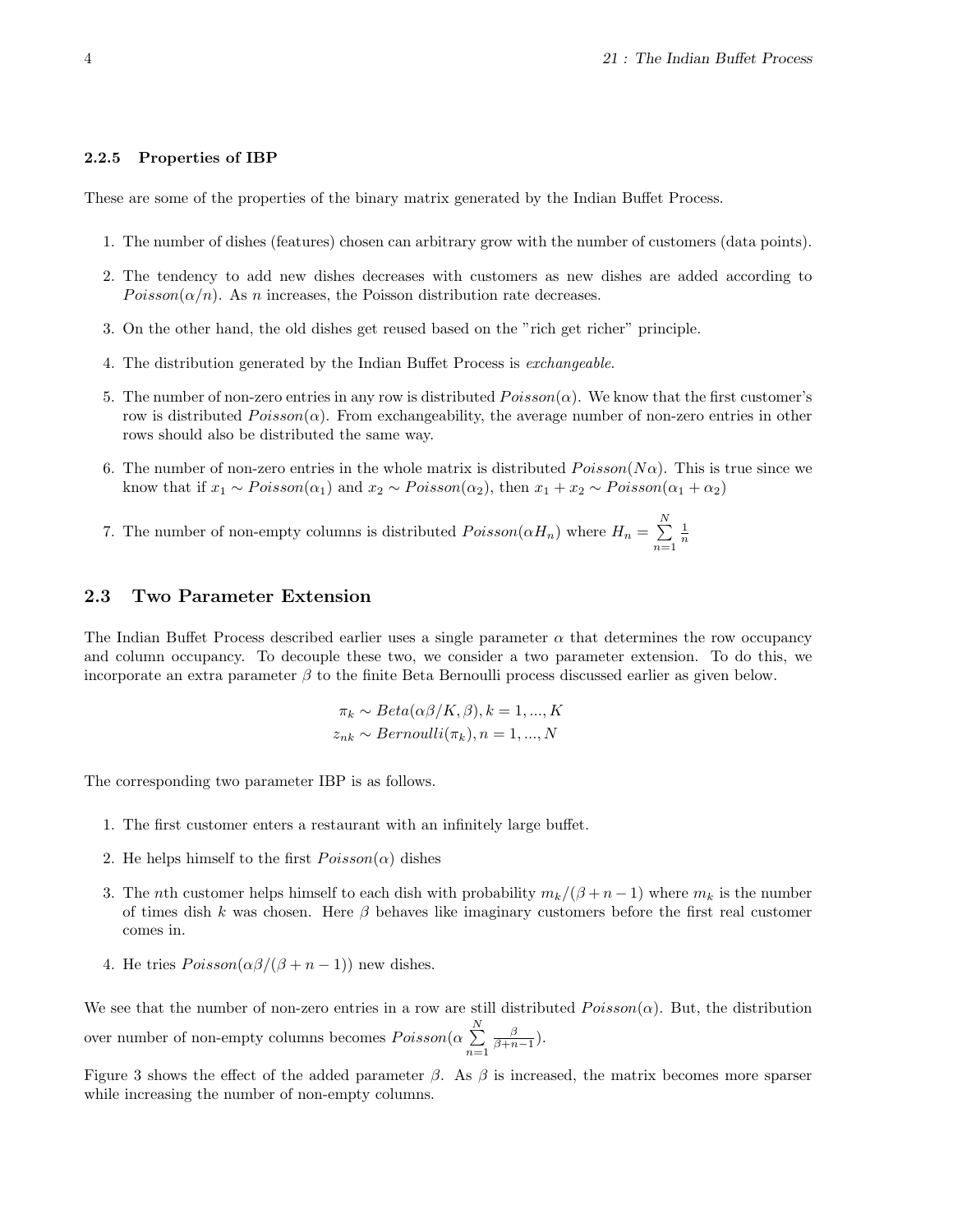

Figure 3: The two parameter extension to IBP. The left binary matrix is generated with  $\alpha = 10, \beta = 1$  and the right with  $\alpha = 10, \beta = 5$ 

### 2.4 Beta Processes and the IBP

The generative process described as IBP does not give any guarantees on convergence to a consistent density function. To do this, we have to make the connection of the process to some statistical measure.

Recall the relationship between Dirichlet processes and the Chinese Restaurant Process. Dirichlet process gives a prior over distribution of cluster weights. Integrating out these cluster weights gives us an exchangeable distribution over partitions of the data which is the same as the one generated by CRP.

In the case of IBP, we can establish a similar kind of relationship to a process called the Beta Process. The existence of such a measure is implied by the De Finetti's theorem which states that "if a distribution  $X_1, X_2$ , is exchangeable, there must exist a measure conditioned on which  $X_1, X_2$ , are i.i.d."

In the finite Beta Bernoulli model discussed earlier, we have that  $\pi_k \sim Beta(\alpha \beta / K, \beta)$ . The distribution over discrete measures obtained as the infinite limit of  $\pi_k$  as K tends to infinity is called the Beta process. Samples from the beta process have infinitely many atoms with masses between 0 and 1.

#### 2.4.1 Posterior of Beta Process

Each atom of the Beta process is the infinitesimal limit of a  $Beta(\alpha/K, 1)$  random variable. Our observation  $m_k$  for that atom is distributed  $Binomial(\pi_k, N)$ . Since beta is a conjugate for binomial distribution, the posterior is the infinitesimal limit of a  $Beta(\alpha/K + m_k, N + 1 - m_k)$  random variable.

#### 2.4.2 Stick Breaking construction for Beta Process

Paralleling the stick breaking construction for Dirichlet Process, there is a construction for Beta Process as well as follows.

- 1. Begin with a stick of unit length.
- 2. For  $k = 1, 2, ...$ 
	- (a) Sample a  $Beta(\alpha, 1)$  random variable  $\mu_k$
	- (b) Break off a fraction  $\mu_k$  of the stick. This is the kth atom size.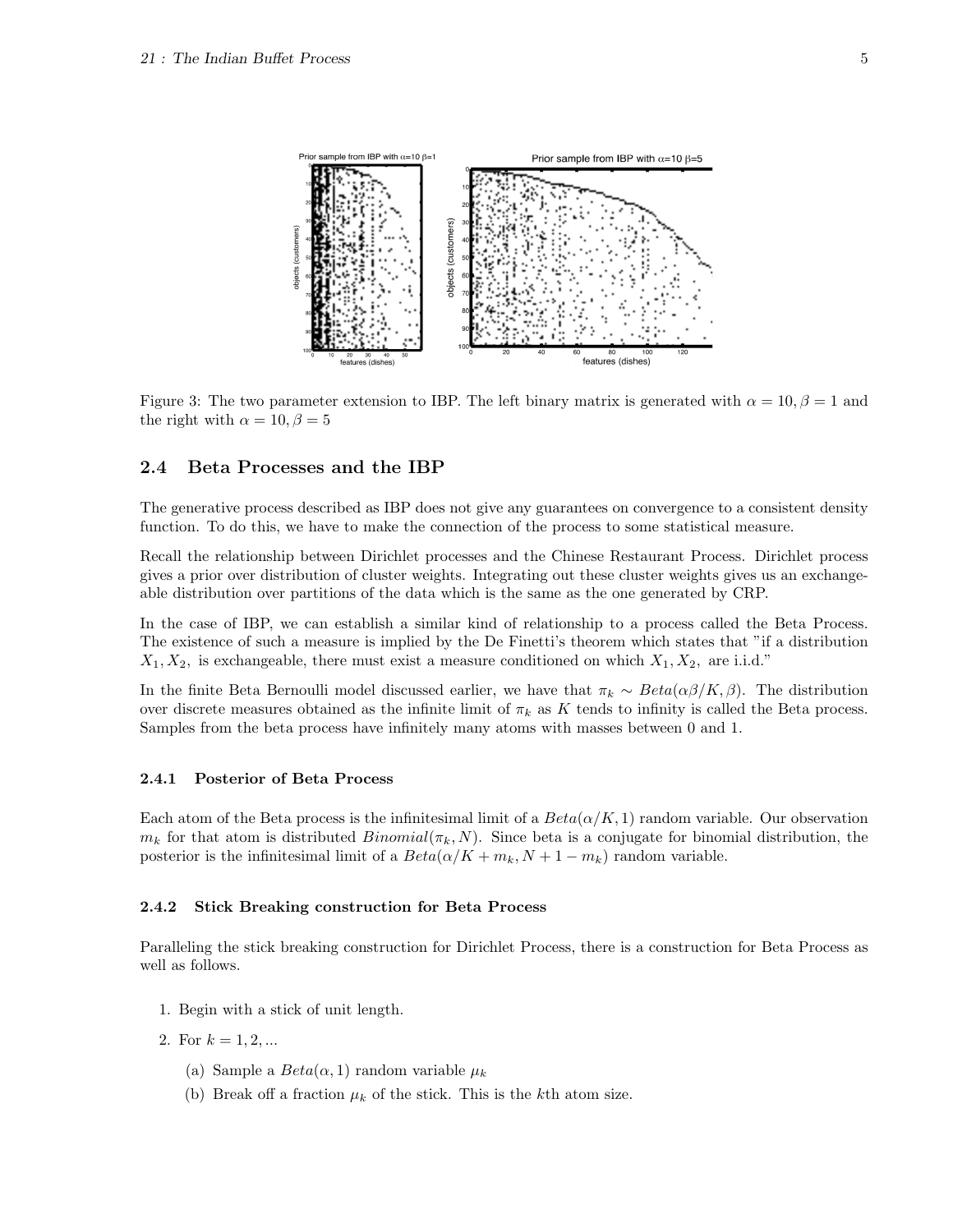- (c) Throw away what's left of the stick.
- (d) Recurse on the part of the stick that you broke off

 $\pi_k$  is then given by  $\pi_k = \prod_k^k \mu_j$ . Note here that the  $\pi_k$  here does not not sum to 1 unlike the stick breaking construction in Dirichlet Process. The  $\pi_k$ s generated can then be used to determine how often each feature is used for the data points.

### 2.5 Binary Model for latent networks

If we're interested in discovering latent causes for observed binary data, such as discovering the diseases (latent causes) a medical patient has just from observing their symptoms (observed binary data), we can use an IBP. Specifically, we can formulate a likelihood model for the IBP in terms of a Noisy-Or model, as follows:

$$
Z \sim IBP(\alpha)
$$

$$
y_{dk} \sim Bernoulli(p)
$$

$$
P(x_{nd} = 1 | Z, Y) = 1 - (1 - \lambda)^{z_n y_d^T} (1 - \epsilon)
$$

The intuition of this formulation is that each  $y_{dk}$  is an indicator feature for symptom k of illness d. This formulation is not unique when trying to solve the patient-illness problem presented above, however. An alternative to the proposed solution would be to use a multinomial distribution over the symptoms, instead of a number of bernoulli distributions, for example.

Now that we have some likelihood models, we can perform inference.

## 3 Inference

The inference problem: Given X, can we find Z (and maybe A)? (See Forumla 1.) This is similar to the Dirichlet process, where we wanted to find the indicator function and also the prior centroids. Specifically, we're interested in

$$
P(Z_{nj}|Z_{-nj}, X, A)
$$

$$
P(A|Z, X)
$$

where n indicates a sample and j indicates a particular dimension. The IBP gives us the prior over the  $Z_s$ , specifically  $IBP \sim P(Z_{n,j} | Z_{-n,-j})$ , and now that we have data likelihood (from the previous section), we can compute the posterior.

$$
P(Z_{nj}|Z_{-nj},X,A) \propto P(Z_{nj}|Z_{-nj})P(X|Z_{nj},A)
$$

### 3.1 In the restaurant scheme

When using the restaurant construction of the IBP, our analysis relies on a few points. First, that exchangability means we can treat each data point as our last. Second, the prior probability of choosing a feature is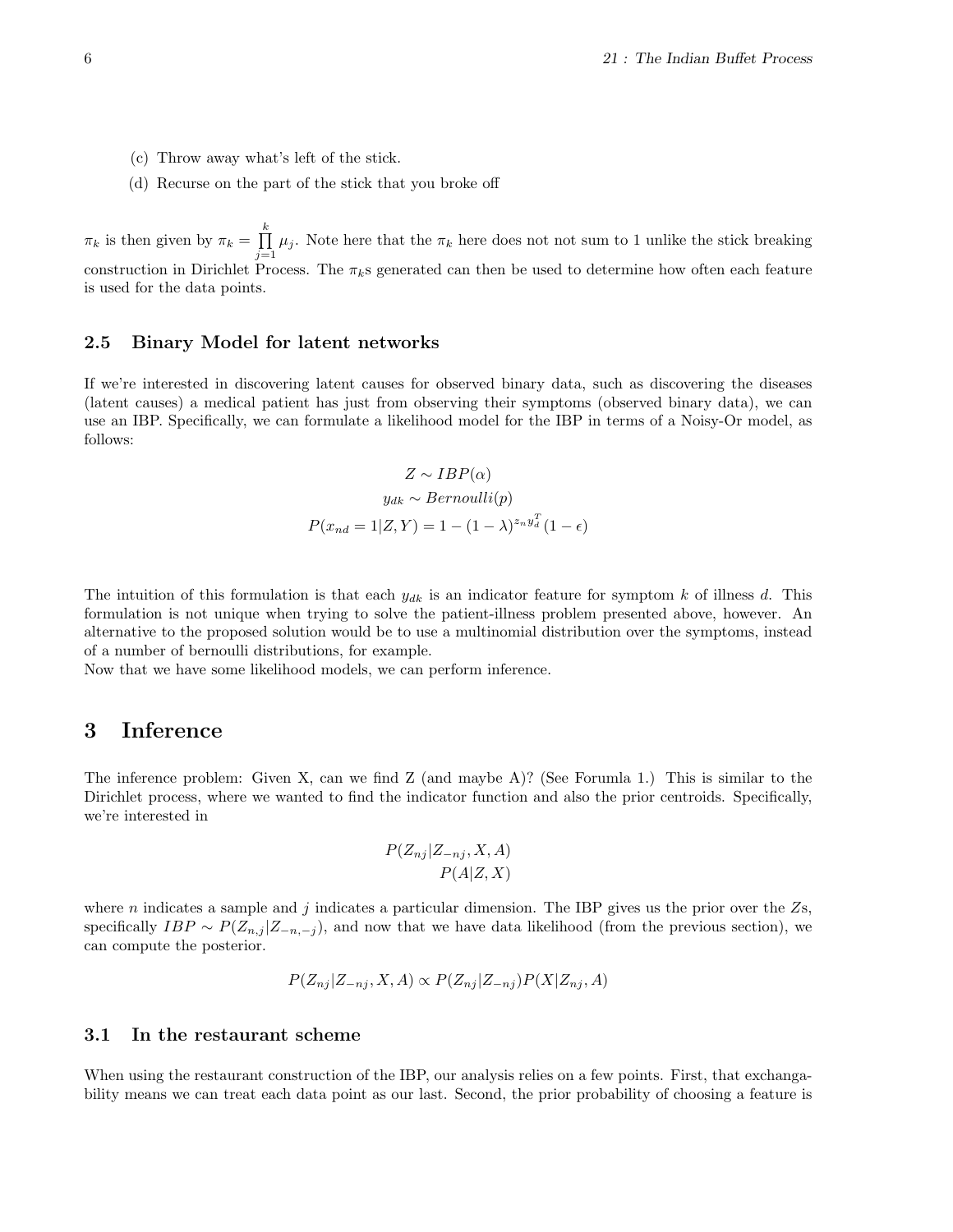$m_k/N$ . If we assign  $\Theta$  to be the set of parameters for the likelihood, then we have:

$$
P(z_{nk} = 1 | x_n, Z_{-nk}, \Theta) \propto m_k f(x_n | z_{nk} = 1, Z_{-nk}, \Theta)
$$
  

$$
P(z_{nk} = 0 | x_n, Z_{-nk}, \Theta) \propto (N - m_k) f(x_n | z_{nk} = 1, Z_{-nk}, \Theta)
$$

where  $P(z_{nk} = 1|x_n, Z_{-nk}, \Theta)$  is the probability that we will choose an existing feature,  $P(z_{nk} = 0|x_n, Z_{-nk}, \Theta)$ is the probability we will choose a new feature, and  $f(x_n|z_{nk} = 1, Z_{-nk}, \Theta)$  is the marginal likelihood of the data.

Using this construction, we can run MCMC. You can do a Metropolis-Hastings step to propose a new feature as necessary.

#### 3.2 In the stick-breaking construction

When using the stick-breaking construction of the IBP, we can sample from  $P(Z|\Pi,\Theta)$  and  $P(\Pi|Z)$ . In this setup, the following is true:

- 1. The posterior for atoms for which  $m_k > 0$  are Beta distributed.
- 2. The atoms for which  $m_k = 0$  can be sampled using the stick-breaking procedure
- 3. Slice-sampling can be used to avoid representing all the atoms.

# 4 Other distributions over infinite, exchangeable matrices

Within the IBP, the Z matrix is used for feature selection. One can imagine other uses for this kind of approach, however. For example, one can represent an infinite network in this matrix. However, one must be careful with this approach is in an adjacency matrix the rows and columns encode the same information. These matrices of infinite row and column size are useful for a number of things. For example,

### 4.1 The Infinite Gamma-Poisson Process

Recall that the Beta process can be described as the infinitesimal limit of a sequence of beta random variables. Similarly, instead of using beta random random variables, we can use gamma random variables. This leads to the gamma-Poisson process.

if 
$$
D \sim DP(\alpha, H)
$$
  
and  $\gamma \sim Gamma(\alpha, 1)$   
then  $G = \gamma D \sim GaP(\alpha, D)$ 

Here if we draw D from a Dirichlet process, then  $\gamma$  from a Gamma distribution, then the product  $\gamma D$  comes from a gamma-Poisson process. This ends up quite similar to the IBP. With the IBP, for a given observation, we take draws from bernoulli distributions to see if a given feature is used. However, with the gamma-Poisson process, we can generate the  $z_{nk}$  with a poisson distribution whose rate is defined by the gamma process. This gives us a matrix of positive integers, as opposed to a binary matrix of indicator values. See Figure 4. When predicting the nth row of the matrix, we can sample a count  $z_{nk} \sim NegativeBinomial(m_k, n/(n+1)).$ This gives the values in the matrix the "rich get richer" property, which tells us that if  $\sum_{n\in\{1...n-1\}} z_{n'}$  is high, then  $z_{nk}$  will be high with a high probability.